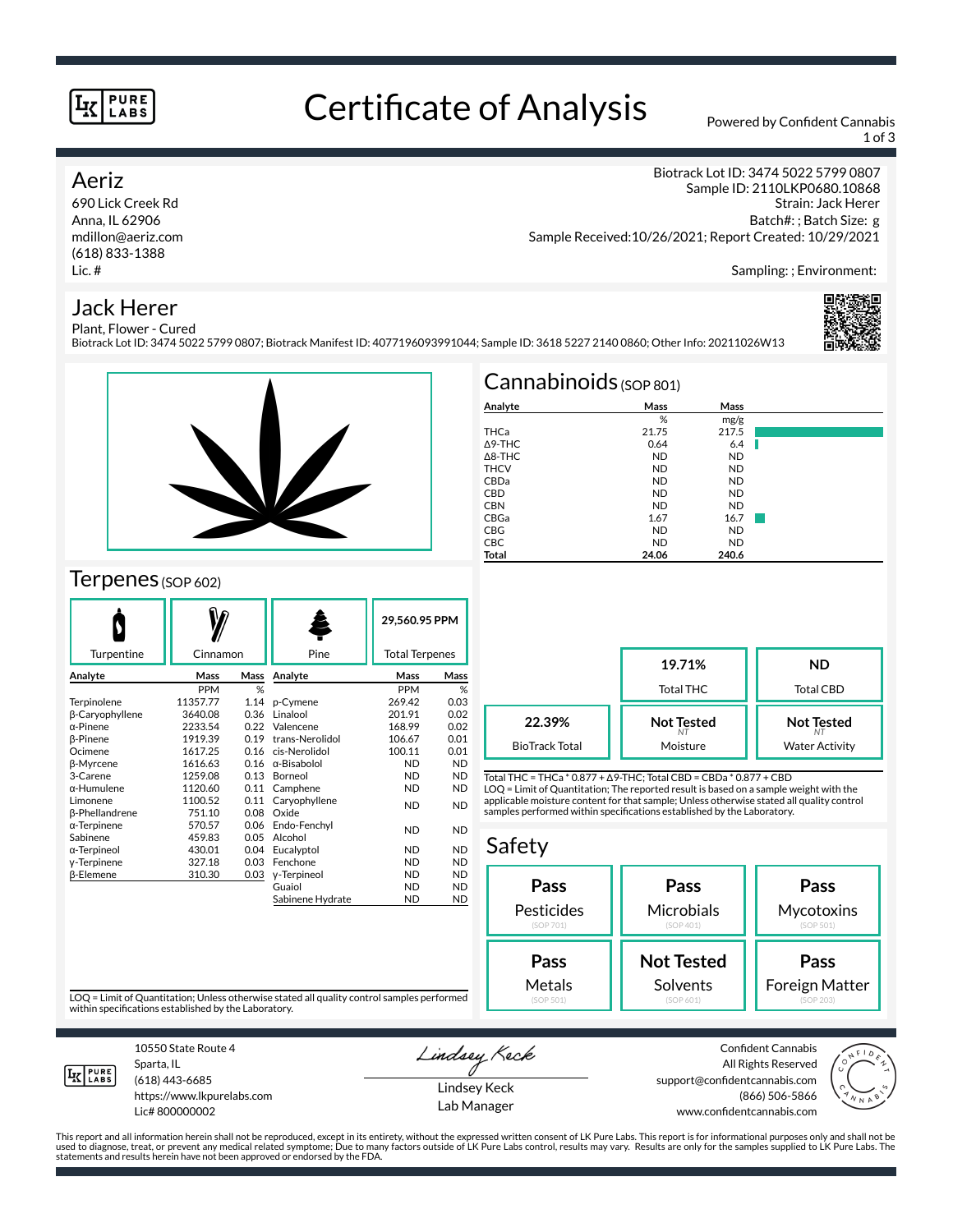#### **PURE** LABS

# Certificate of Analysis Powered by Confident Cannabis

2 of 3

### Aeriz

690 Lick Creek Rd Anna, IL 62906 mdillon@aeriz.com (618) 833-1388 Lic. #

Biotrack Lot ID: 3474 5022 5799 0807 Sample ID: 2110LKP0680.10868 Strain: Jack Herer Batch#: ; Batch Size: g Sample Received:10/26/2021; Report Created: 10/29/2021

Sampling: ; Environment:

#### Jack Herer Plant, Flower - Cured

Biotrack Lot ID: 3474 5022 5799 0807; Biotrack Manifest ID: 4077196093991044; Sample ID: 3618 5227 2140 0860; Other Info: 20211026W13

| <b>Pesticides</b> |     |       |      | Pass          | <b>Microbials</b>                                                                                                                                   |            |            | Pass          |
|-------------------|-----|-------|------|---------------|-----------------------------------------------------------------------------------------------------------------------------------------------------|------------|------------|---------------|
| Analyte           | LOO | Limit | Mass | <b>Status</b> | Analyte                                                                                                                                             | Limit      | Mass       | <b>Status</b> |
|                   |     |       |      |               |                                                                                                                                                     | CFU/g      | CFU/g      |               |
|                   |     |       |      |               | Aerobic Bacteria                                                                                                                                    | 10000      | 21         | Pass          |
|                   |     |       |      |               | Bile-Tolerant Gram-Negative Bacteria                                                                                                                | 100        | <b>ND</b>  | Pass          |
|                   |     |       |      |               | Coliforms                                                                                                                                           | 100        | <b>ND</b>  | Pass          |
|                   |     |       |      |               | E. Coli                                                                                                                                             | $\circ$    | <b>ND</b>  | Pass          |
|                   |     |       |      |               | Salmonella                                                                                                                                          | 0          | <b>ND</b>  | Pass          |
|                   |     |       |      |               | Yeast & Mold                                                                                                                                        | 1000       | <b>ND</b>  | Pass          |
|                   |     |       |      |               | TNTC = Too Numerous to Count; Unless otherwise stated all quality control samples<br>performed within specifications established by the Laboratory. |            |            |               |
|                   |     |       |      |               | <b>Heavy Metals</b>                                                                                                                                 |            |            | Pass          |
|                   |     |       |      |               | Analyte                                                                                                                                             | LOQ        | Mass       | <b>Status</b> |
|                   |     |       |      |               |                                                                                                                                                     | <b>PPM</b> | <b>PPM</b> |               |

| Analyte  | LOC        | Mass       | Status |
|----------|------------|------------|--------|
|          | <b>PPM</b> | <b>PPM</b> |        |
| Arsenic  |            | ND         | Pass   |
| Cadmium  |            | <b>ND</b>  | Pass   |
| Chromium |            | <b>ND</b>  | Pass   |
| Lead     |            | <b>ND</b>  | Pass   |
| Mercury  |            | ND         | Pass   |

LOQ = Limit of Quantitation; Unless otherwise stated all quality control samples performed within specifications established by the Laboratory.

| Mycotoxins     |     |            |            | Pass        |  |  |
|----------------|-----|------------|------------|-------------|--|--|
| Analyte        | LOC | Limit      |            | Mass Status |  |  |
|                | PPB | <b>PPR</b> | <b>PPB</b> |             |  |  |
| Β1             |     | 0.10       | <b>ND</b>  | Pass        |  |  |
| B <sub>2</sub> |     | 0.10       | <b>ND</b>  | Pass        |  |  |
| G1             |     | 0.10       | <b>ND</b>  | Pass        |  |  |
| G2             |     | 0.10       | <b>ND</b>  | Pass        |  |  |
| Ochratoxin A   |     | 0.10       | <b>ND</b>  | Pass        |  |  |

LOQ = Limit of Quantitation; Unless otherwise stated all quality control samples<br>performed within specifications established by the Laboratory.

LOQ = Limit of Quantitation; Unless otherwise stated all quality control samples performed within specifications established by the Laboratory.

10550 State Route 4 Sparta, IL

Lindsey Keck

Confident Cannabis All Rights Reserved support@confidentcannabis.com (866) 506-5866 www.confidentcannabis.com



**IK PURE** 

(618) 443-6685 https://www.lkpurelabs.com

Lic# 800000002

Lindsey Keck Lab Manager

This report and all information herein shall not be reproduced, except in its entirety, without the expressed written consent of LK Pure Labs. This report is for informational purposes only and shall not be<br>used to diagnos